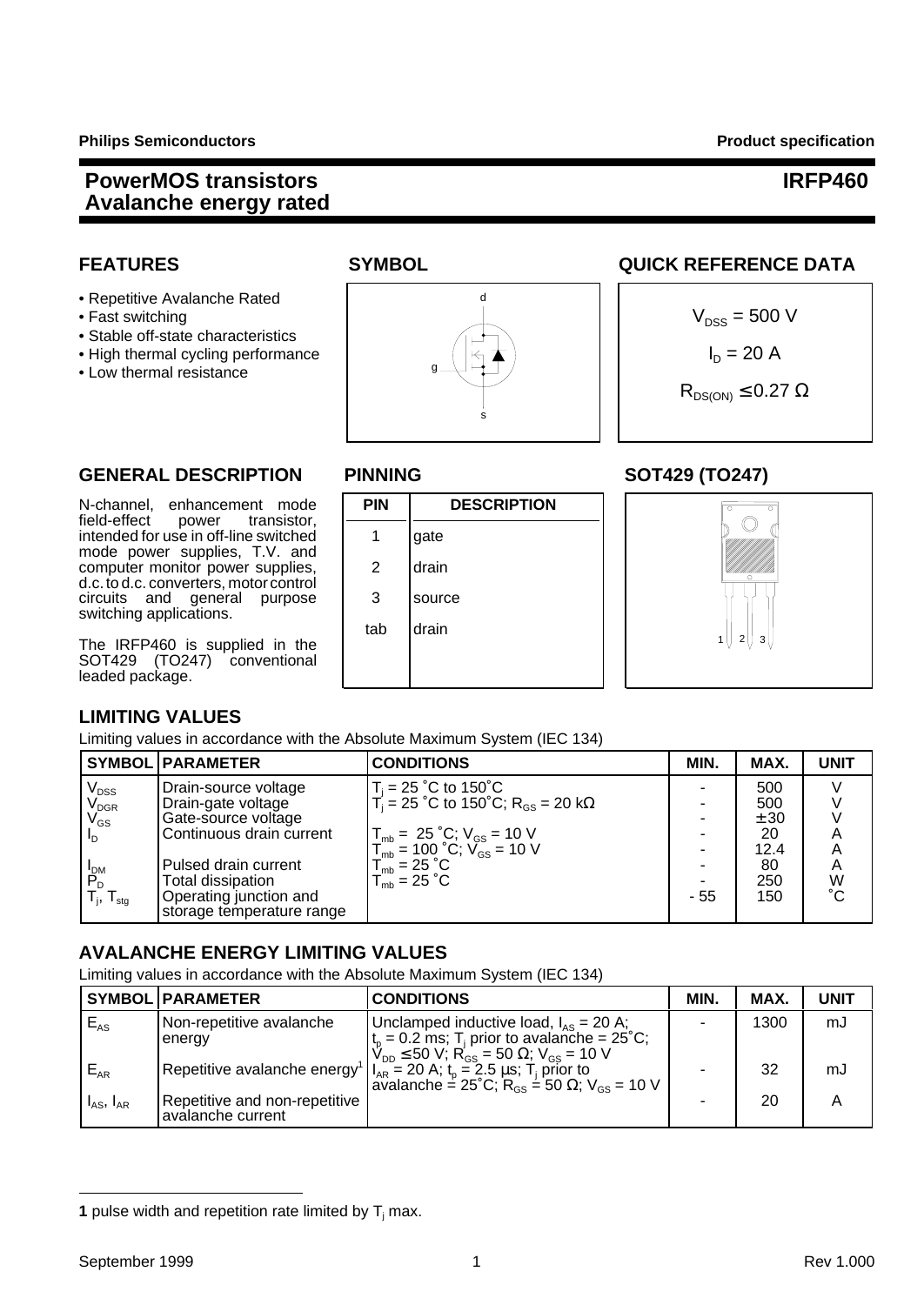## **THERMAL RESISTANCES**

|                | <b>SYMBOL PARAMETER</b>                                         | <b>CONDITIONS</b>           | MIN. |                          | TYP.   MAX.   UNIT |     |
|----------------|-----------------------------------------------------------------|-----------------------------|------|--------------------------|--------------------|-----|
| $R_{th\ j-mb}$ | Thermal resistance junction                                     |                             |      | $\overline{\phantom{a}}$ | 0.5                | K/W |
| $R_{th\,$ i-a  | to mounting base<br>Thermal resistance junction<br>I to ambient | SOT429 package, in free air |      | 45                       |                    | K/W |

## **ELECTRICAL CHARACTERISTICS**

### $T_j$  = 25  $^{\circ}$ C unless otherwise specified

| <b>SYMBOL</b>                          | <b>PARAMETER</b>                                             | <b>CONDITIONS</b>                                                                | MIN.      | TYP.           | MAX. | <b>UNIT</b>                  |
|----------------------------------------|--------------------------------------------------------------|----------------------------------------------------------------------------------|-----------|----------------|------|------------------------------|
| $V_{(BR)DSS}$                          | Drain-source breakdown<br>voltage                            | $V_{GS} = 0$ V; $I_D = 0.25$ mA                                                  | 500       |                |      | $\vee$                       |
| $\Delta V_{(BR)DSS}$ /<br>$\Delta T_i$ | Drain-source breakdown<br>voltage temperature<br>coefficient | $V_{DS} = V_{GS}$ ; $I_D = 0.25$ mA                                              |           | 0.1            |      | $%$ /K                       |
| $R_{DS(ON)}$                           | Drain-source on resistance                                   | $V_{GS}$ = 10 V; $I_D$ = 10 A                                                    |           | 0.2            | 0.27 | Ω                            |
| $V_{GS(TO)}$                           | Gate threshold voltage<br>Forward transconductance           | $V_{DS} = V_{GS}$ ; $I_D = 0.25$ mA<br>$V_{DS} = 30$ V; $I_D = 10$ A             | 2.0<br>13 | 3.0<br>18      | 4.0  | V<br>$\overline{\mathbf{s}}$ |
| $g_{\rm fs}$<br>$I_{\text{DSS}}$       | Drain-source leakage current                                 | $V_{DS} = 500 V$ ; $V_{GS} = 0 V$                                                |           | $\overline{2}$ | 50   | μA                           |
|                                        |                                                              | $V_{DS} = 400$ V; $V_{GS} = 0$ V; T <sub>i</sub> = 125 °C                        |           | 100            | 1000 | μA                           |
| $I_{GSS}$                              | Gate-source leakage current                                  | $V_{GS}$ = ±30 V; V <sub>DS</sub> = 0 V                                          |           | 10             | 200  | nA                           |
|                                        | Total gate charge                                            | $I_p = 20$ A; $V_{pp} = 400$ V; $V_{gs} = 10$ V                                  |           | 147            | 190  | nС                           |
| $\underset{Q_{gd}}{Q_{gs}}$            | Gate-source charge                                           |                                                                                  |           | 12             | 18   | nC                           |
|                                        | Gate-drain (Miller) charge                                   |                                                                                  |           | 78             | 100  | nC                           |
| $t_{d(on)}$                            | Turn-on delay time                                           | $V_{\text{DD}}$ = 250 V; R <sub>D</sub> = 12 $\Omega$ ;                          |           | 23             |      | ns                           |
|                                        | Turn-on rise time                                            | $R_G$ = 3.9 $\Omega$                                                             |           | 72             | ٠    | ns                           |
| $\rm t_{d(off)}$                       | Turn-off delay time<br>Turn-off fall time                    |                                                                                  |           | 150<br>75      |      | ns<br>ns                     |
|                                        |                                                              |                                                                                  |           |                |      |                              |
| $L_d$                                  | Internal drain inductance                                    | Measured from tab to centre of die                                               |           | 3.5            | ۰    | nH                           |
| $L_d$                                  | Internal drain inductance<br>Internal source inductance      | Measured from drain lead to centre of die<br>Measured from source lead to source |           | 4.5<br>7.5     | ۰    | nH<br>nH                     |
| $L_{\rm s}$                            |                                                              | bond pad                                                                         |           |                |      |                              |
| $C_{\text{iss}}$                       | Input capacitance                                            | $V_{GS} = 0$ V; $V_{DS} = 25$ V; f = 1 MHz                                       |           | 3000           |      | pF                           |
| $C_{\rm{oss}}$                         | Output capacitance                                           |                                                                                  |           | 480            |      | pF                           |
| $C_{\text{rss}}$                       | Feedback capacitance                                         |                                                                                  |           | 270            |      | рF                           |

### **SOURCE-DRAIN DIODE RATINGS AND CHARACTERISTICS**

 $T_i$  = 25 °C unless otherwise specified

|                                | <b>SYMBOL PARAMETER</b>                          | <b>CONDITIONS</b>                              | MIN. |                | TYP.   MAX.   UNIT |          |
|--------------------------------|--------------------------------------------------|------------------------------------------------|------|----------------|--------------------|----------|
| $\vert \, \vert_{\text{S}}$    | Continuous source current<br>(body diode)        | $T_{\text{mb}} = 25^{\circ}C$                  |      |                | 20                 | Α        |
| $\mathsf{I}_{\mathsf{SM}}$     | Pulsed source current (body<br>diode)            | $T_{\text{mb}} = 25^{\circ}$ C                 |      | -              | 80                 | Α        |
| $V_{SD}$                       | Diode forward voltage                            | $I_s = 20$ A; $V_{gs} = 0$ V                   |      | $\blacksquare$ | 1.5                |          |
| $\frac{t_{\rm r}}{Q_{\rm rr}}$ | Reverse recovery time<br>Reverse recovery charge | $I_s = 20$ A; $V_{gs} = 0$ V; dl/dt = 100 A/us |      | 900<br>15      |                    | ns<br>μC |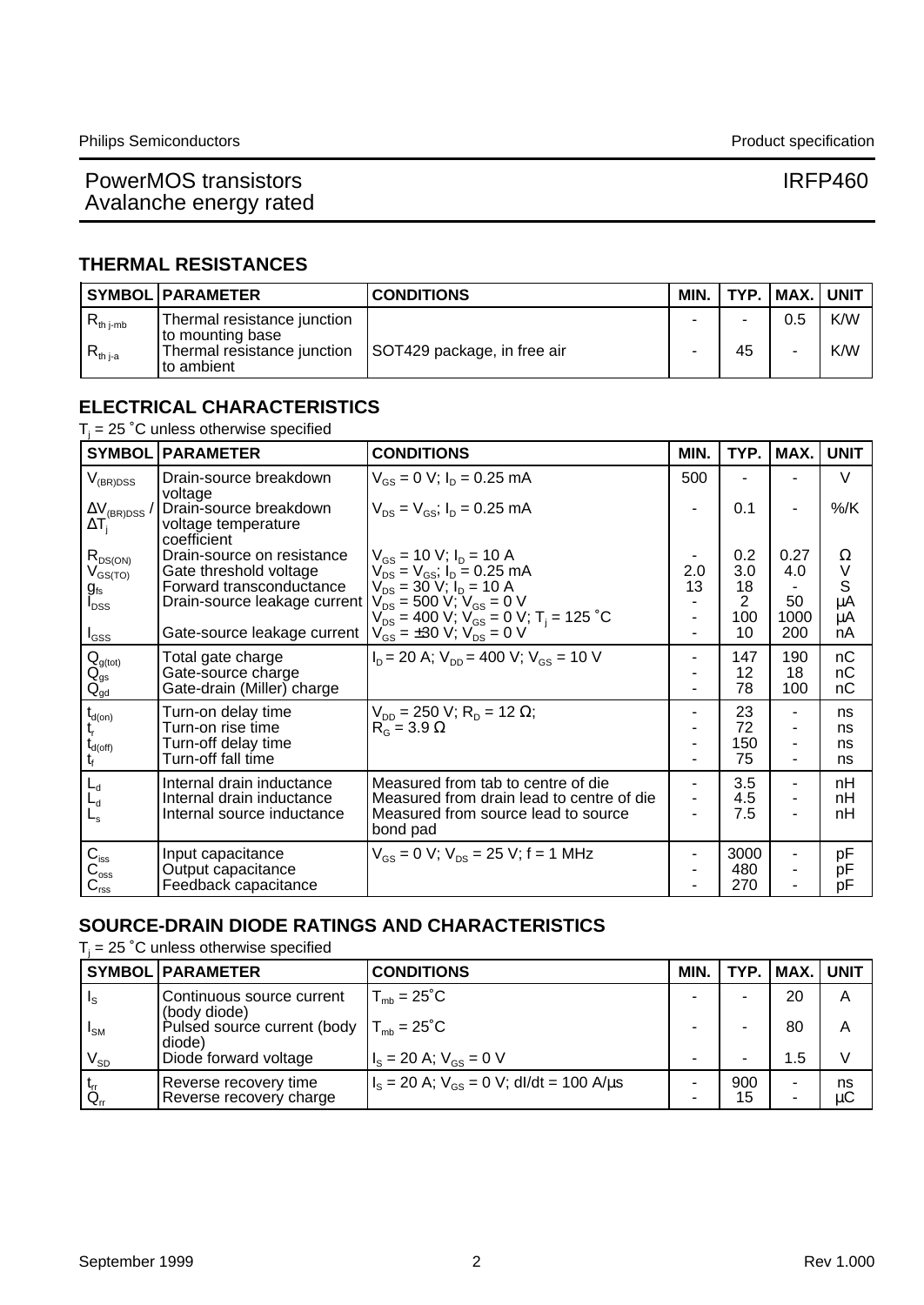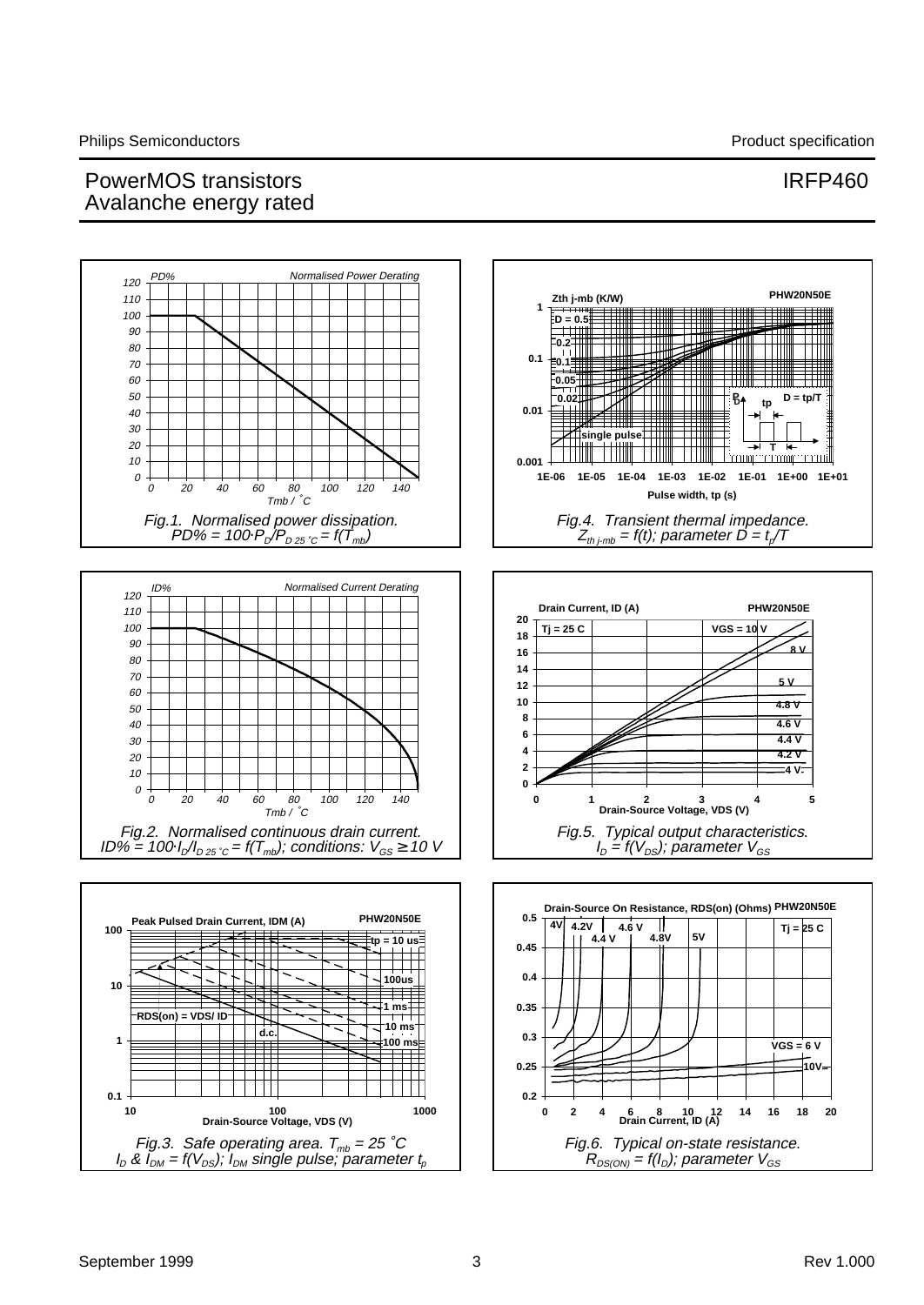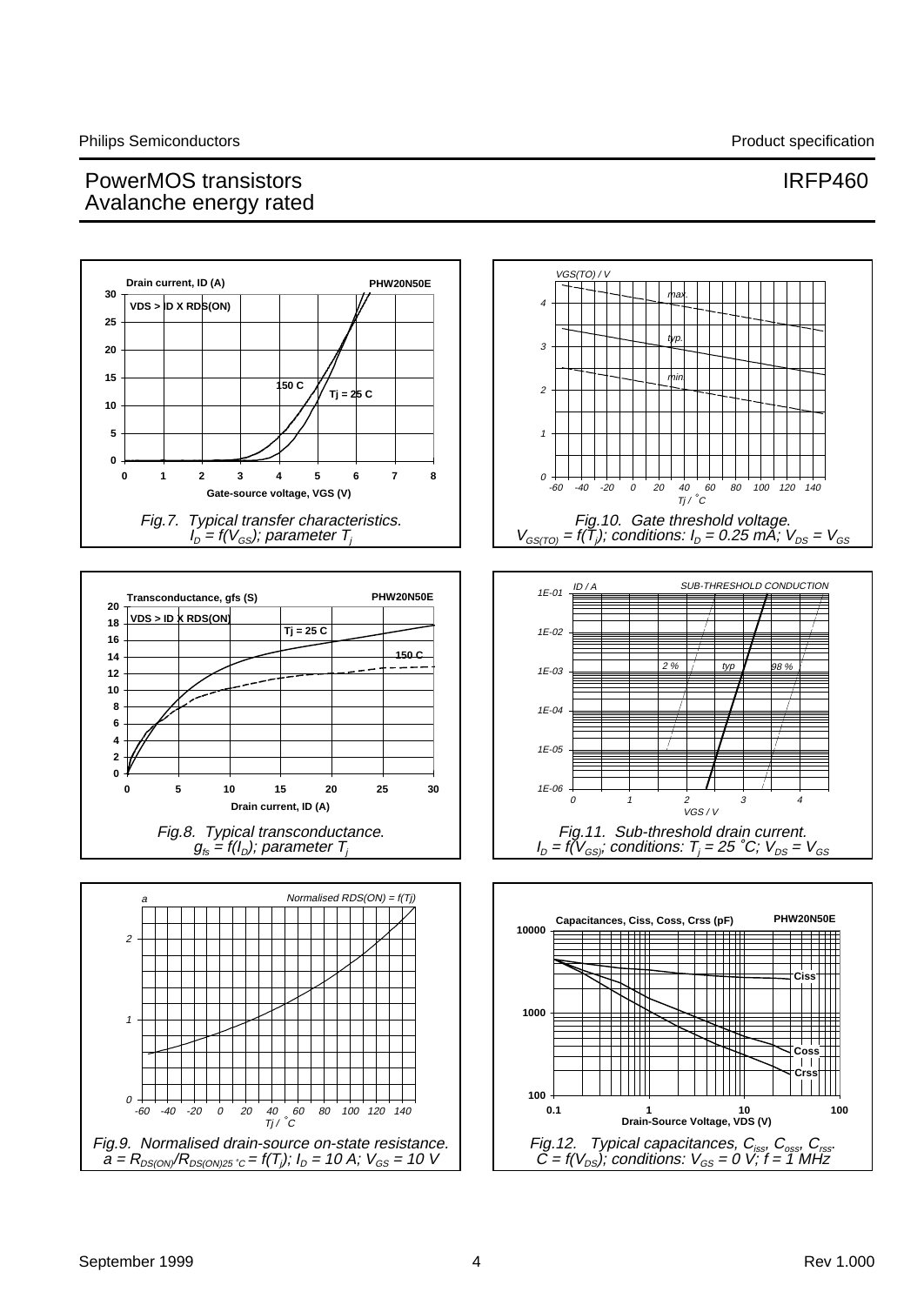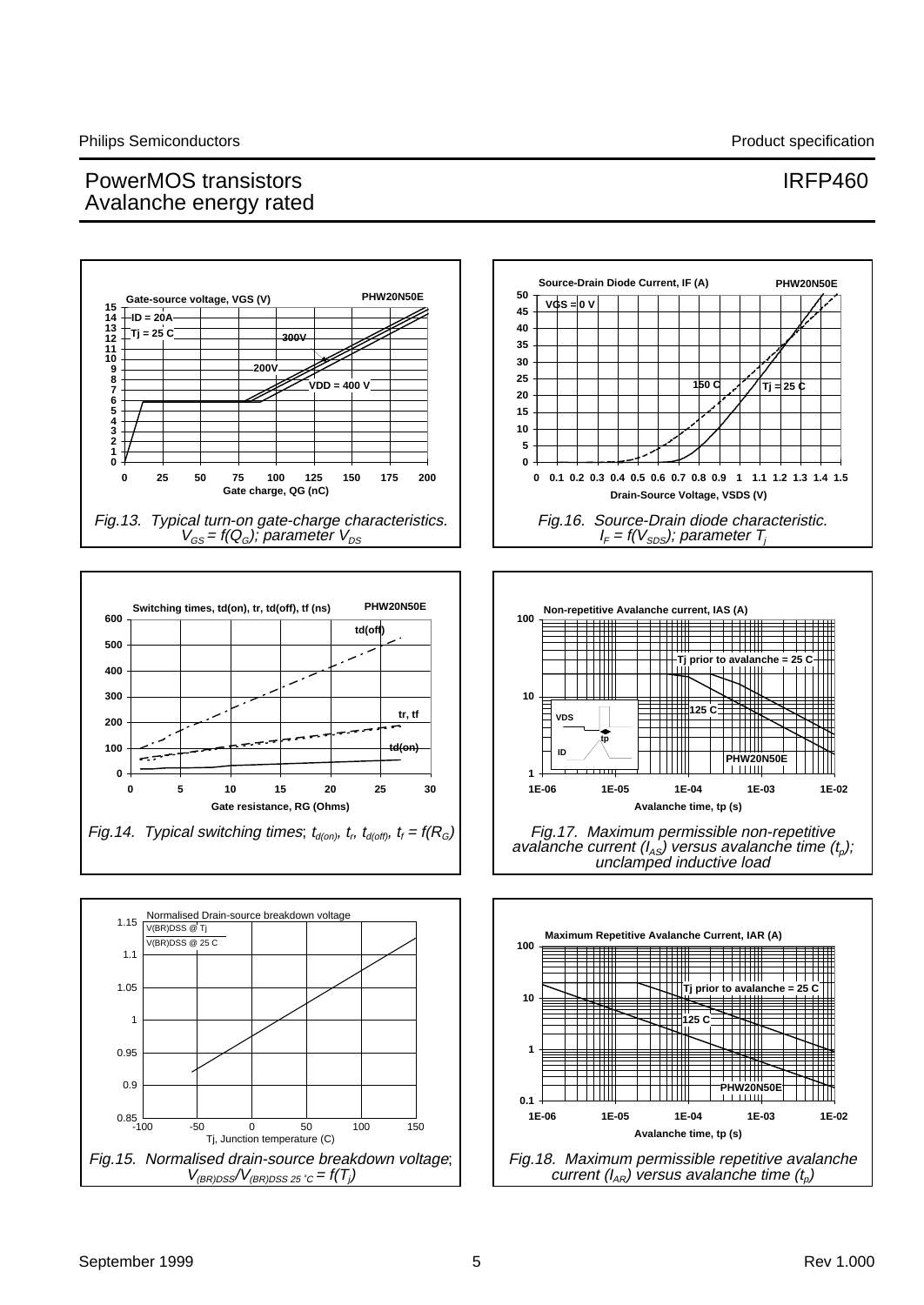## **MECHANICAL DATA**



### **Notes**

- 1. Observe the general handling precautions for electrostatic-discharge sensitive devices (ESDs) to prevent damage to MOS gate oxide.
- 2. Refer to mounting instructions for SOT429 envelope.
- 3. Epoxy meets UL94 V0 at 1/8".